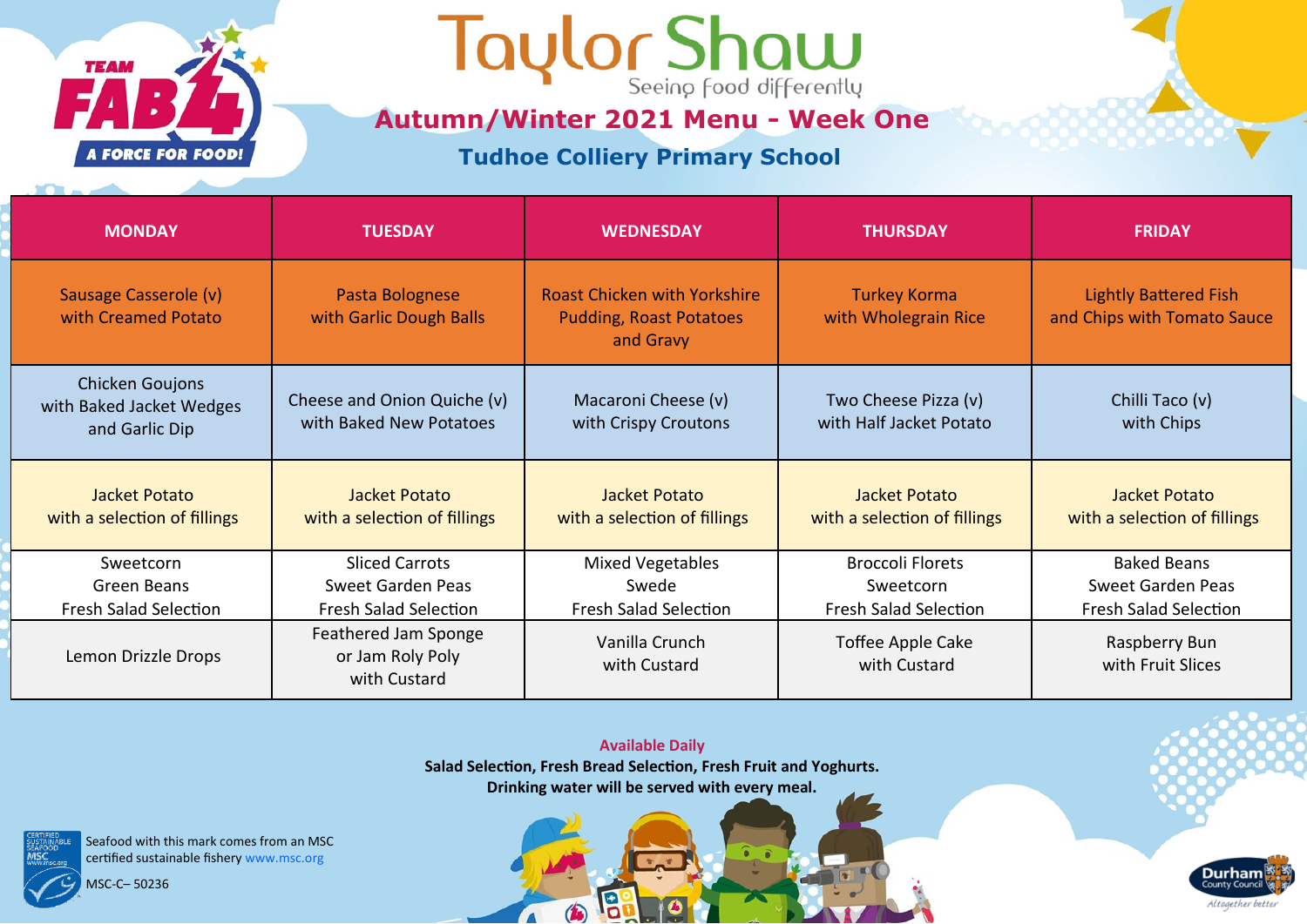

Taylor Shaw

**Autumn/Winter 2021 Menu - Week Two**

#### **Tudhoe Colliery Primary School**

| <b>MONDAY</b>                                                                   | <b>TUESDAY</b>                                                       | <b>WEDNESDAY</b>                                                  | <b>THURSDAY</b>                                                    | <b>FRIDAY</b>                                                                  |
|---------------------------------------------------------------------------------|----------------------------------------------------------------------|-------------------------------------------------------------------|--------------------------------------------------------------------|--------------------------------------------------------------------------------|
| <b>Toad in the Hole</b><br>with Baked New Potatoes                              | <b>Chicken Pie</b><br>with Creamed Potato<br>and Gravy               | <b>Roast Turkey</b><br>with Stuffing, Roast Potatoes<br>and Gravy | <b>Mince and Dumplings</b><br>with Creamed Potato                  | <b>Fish Fingers</b><br>(pollock and salmon)<br>with Chips and Tomato Sauce     |
| Baked Bean Pasta Bake (v)                                                       | Spanish Omelette (v)<br>with Peppers and Potatoes                    | Margarita Pizza (v)<br>with Roast Potatoes                        | Meatball Pasta (v)                                                 | Tuna or Cheese Melt (v)<br>with Chips                                          |
| Jacket Potato<br>with a selection of fillings                                   | Jacket Potato<br>with a selection of fillings                        | Jacket Potato<br>with a selection of fillings                     | Jacket Potato<br>with a selection of fillings                      | Jacket Potato<br>with a selection of fillings                                  |
| <b>Cauliflower Florets</b><br>Sweet Garden Peas<br><b>Fresh Salad Selection</b> | Green Beans<br><b>Sliced Carrots</b><br><b>Fresh Salad Selection</b> | Swede<br><b>Broccoli Florets</b><br><b>Fresh Salad Selection</b>  | <b>Sliced Carrots</b><br>Sweetcorn<br><b>Fresh Salad Selection</b> | <b>Sweet Garden Peas</b><br><b>Baked Beans</b><br><b>Fresh Salad Selection</b> |
| Fruit Flapjack with Custard                                                     | <b>Sticky Toffee Pudding</b><br>with Custard                         | Chocolate Fudge Cake                                              | Lemon Sponge with Custard                                          | <b>Chocolate Cookie</b><br>with Sliced Orange                                  |

**Available Daily Salad Selection, Fresh Bread Selection, Fresh Fruit and Yoghurts. Drinking water will be served with every meal.** 

19

 $\bigcirc$ 

 $\sqrt{ }$ 

Seafood with this mark comes from an MSC certified sustainable fishery www.msc.org

MSC-C– 50236

**Durham** Altogether better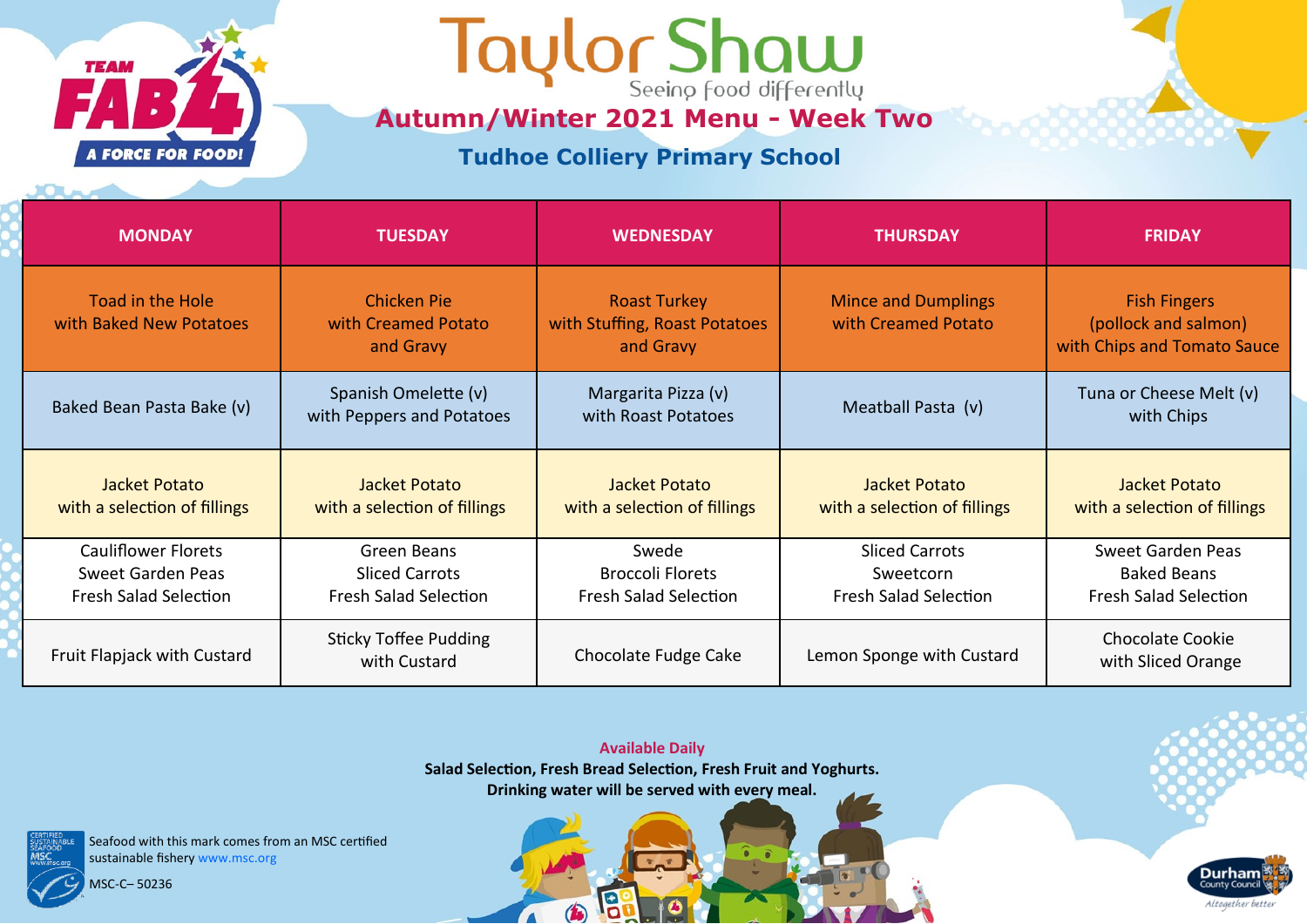

## **Autumn/Winter 2021 Menu - Week Three**

### **Tudhoe Colliery Primary School**

| <b>MONDAY</b>                                         | <b>TUESDAY</b>                                                       | <b>WEDNESDAY</b>                                                               | <b>THURSDAY</b>                             | <b>FRIDAY</b>                                               |
|-------------------------------------------------------|----------------------------------------------------------------------|--------------------------------------------------------------------------------|---------------------------------------------|-------------------------------------------------------------|
| <b>Corned Beef Pie</b><br>with New Potatoes and Gravy | <b>Creamy Chicken Curry</b><br>with Wholegrain Rice                  | <b>Roast Pork Loin</b><br>with Roast Potatoes,<br><b>Apple Sauce and Gravy</b> | <b>Mince Cobbler</b><br>with Creamed Potato | <b>Lightly Battered Fish</b><br>and Chips with Tomato Sauce |
| Cheesy Pasta bake (v)                                 | Wholemeal Cheese and<br>Tomato Pizza (v)<br>with Baked Jacket Wedges | Pasta Bolognese (v)                                                            | Baked Omelette (v)<br>with New Potatoes     | Sausage in a Bun (v)<br>with Chips and Tomato Sauce         |
| Jacket Potato                                         | Jacket Potato                                                        | Jacket Potato                                                                  | Jacket Potato                               | Jacket Potato                                               |
| with a selection of fillings                          | with a selection of fillings                                         | with a selection of fillings                                                   | with a selection of fillings                | with a selection of fillings                                |
| <b>Sliced Carrots</b>                                 | Sweetcorn                                                            | <b>Mixed Vegetables</b>                                                        | <b>Sliced Carrots</b>                       | <b>Sweet Garden Peas</b>                                    |
| Sweet Garden Peas                                     | <b>Broccoli Florets</b>                                              | Cabbage                                                                        | Green Beans                                 | <b>Baked Beans</b>                                          |
| <b>Fresh Salad Selection</b>                          | <b>Fresh Salad Selection</b>                                         | <b>Fresh Salad Selection</b>                                                   | <b>Fresh Salad Selection</b>                | <b>Fresh Salad Selection</b>                                |
| Chocolate Sponge                                      | Vanilla Cookie                                                       | Cornflake Tart                                                                 | Chocolate Orange Crunch                     | <b>Rice Pudding</b>                                         |
| with Chocolate Sauce                                  | with Apple Slices                                                    | with Custard                                                                   | with Orange Wedge                           | with Jam Sauce                                              |

**Available Daily Salad Selection, Fresh Bread Selection, Fresh Fruit and Yoghurts. Drinking water will be served with every meal.** 

13

 $\bigcirc$ 

 $\sqrt{2}$ 

Seafood with this mark comes from an MSC certified sustainable fishery www.msc.org

MSC-C– 50236



Durham County Council

Altogether better